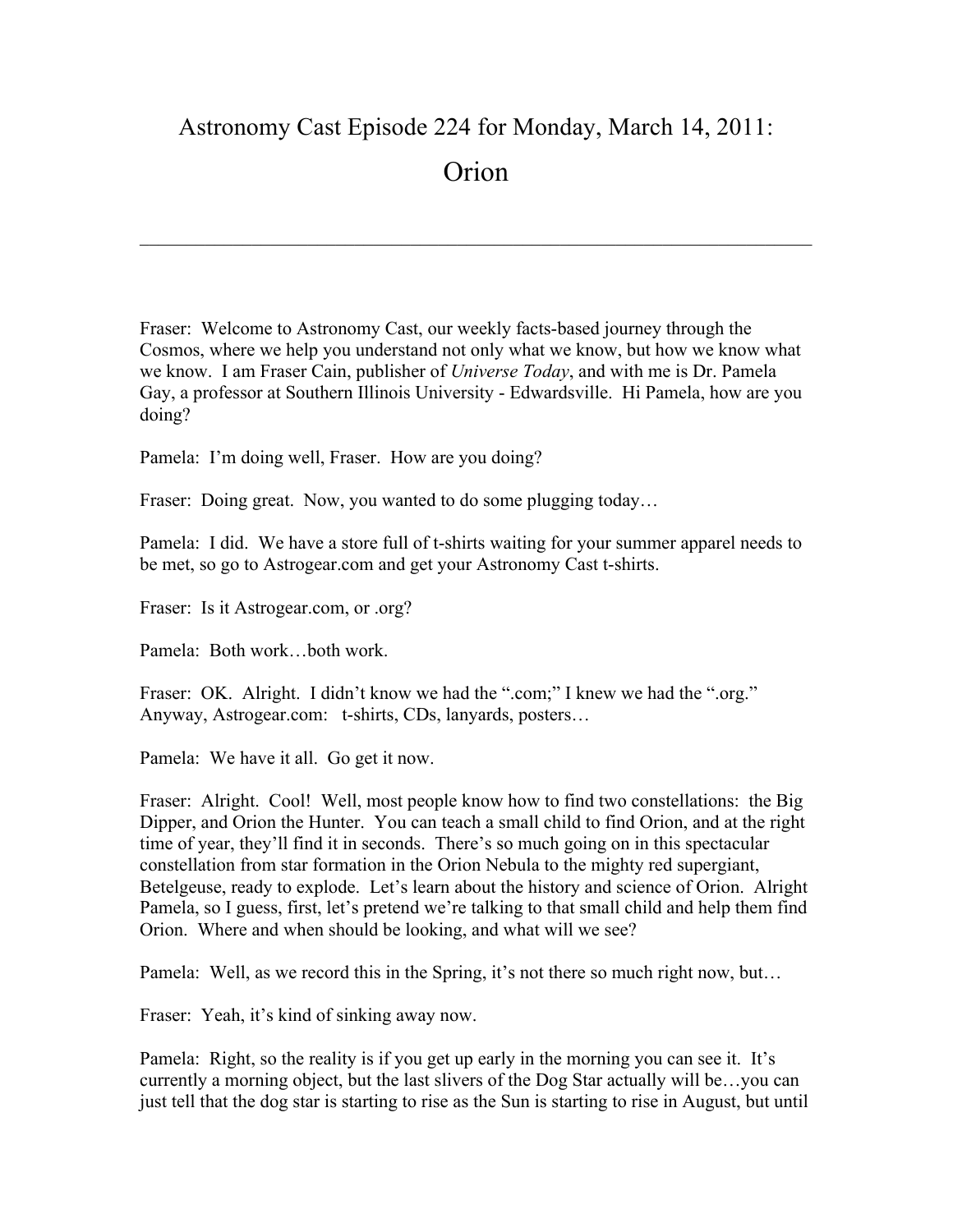then, it will be rising before the Sun, so we'll get at least Sirius' dogs for a few more months -- not Sirius' dogs, Orion's dogs for a few more months.

Fraser: But, winter's the best time, right?

Pamela: Winter's the best time. It's an evening object. Look toward the equator. So if you're in the Southern Hemisphere, look toward the northern skies; if you're in the north, look toward the southern skies come winter, and it's one of the most recognized sets of bright stars that people have used to make pictures throughout all the different cultures of the world.

Fraser: Yeah, and clearly obvious that it's person-y, human-y-looking, right? I mean, no question, there's the three stars of the belt, and then there's the shoulder stars and the knee stars – is that what it's described as?

Pamela: Well, yeah…

Fraser: And then there's even more parts to it: there's the sword...there's all kinds of stuff. It's all there.

Pamela: And what's interesting is that we see it as person-y; other cultures see it as three sisters instead of three belt stars, and so they make up all sorts of different stories based around this set of bright stars that hangs out near the celestial equator, and it's basically a giant box wearing a belt, and so parcel up that giant box however you want it. Now, in western lore it's typically Orion the Hunter. Here in the northern hemisphere, the two stars you see generally pointing toward zenith are seen as the shoulders -- and one of these is the bright-red Betelgeuse -- and he's seen as either holding up a sword or sometimes holding up a shield as he fends off the oncoming Taurus the Bull. So, it's one of those constellations that people tend to turn all different sorts of things out of it. In fact, you can sometimes even see him in some of the drawings looking *away* from Taurus the Bull as Taurus comes up behind him.

Fraser: And so, what's the history, then, of the constellation?

Pamela: It's actually kind of as mixed-up as the pictures of the constellation are. It's not one of the prominent stories in Greek lore, but the basics that most of the stories agree upon is Orion was a hunter, and he had a run-in with Scorpio, the giant scorpion, and after they both died, they got put into the heavens but on opposite sides of the sky, such that Scorpio is up high in the sky six months before Orion is up high in the sky.

Fraser: Now do you... is it one of those situations where they already had the story, and then they sort of saw that story mapped out in the sky, or do you think it went the other way?

Pamela: See, this is one of those things it's very hard to know, especially these not-welldocumented Greek lores because people have been lying on their backs, staring up at the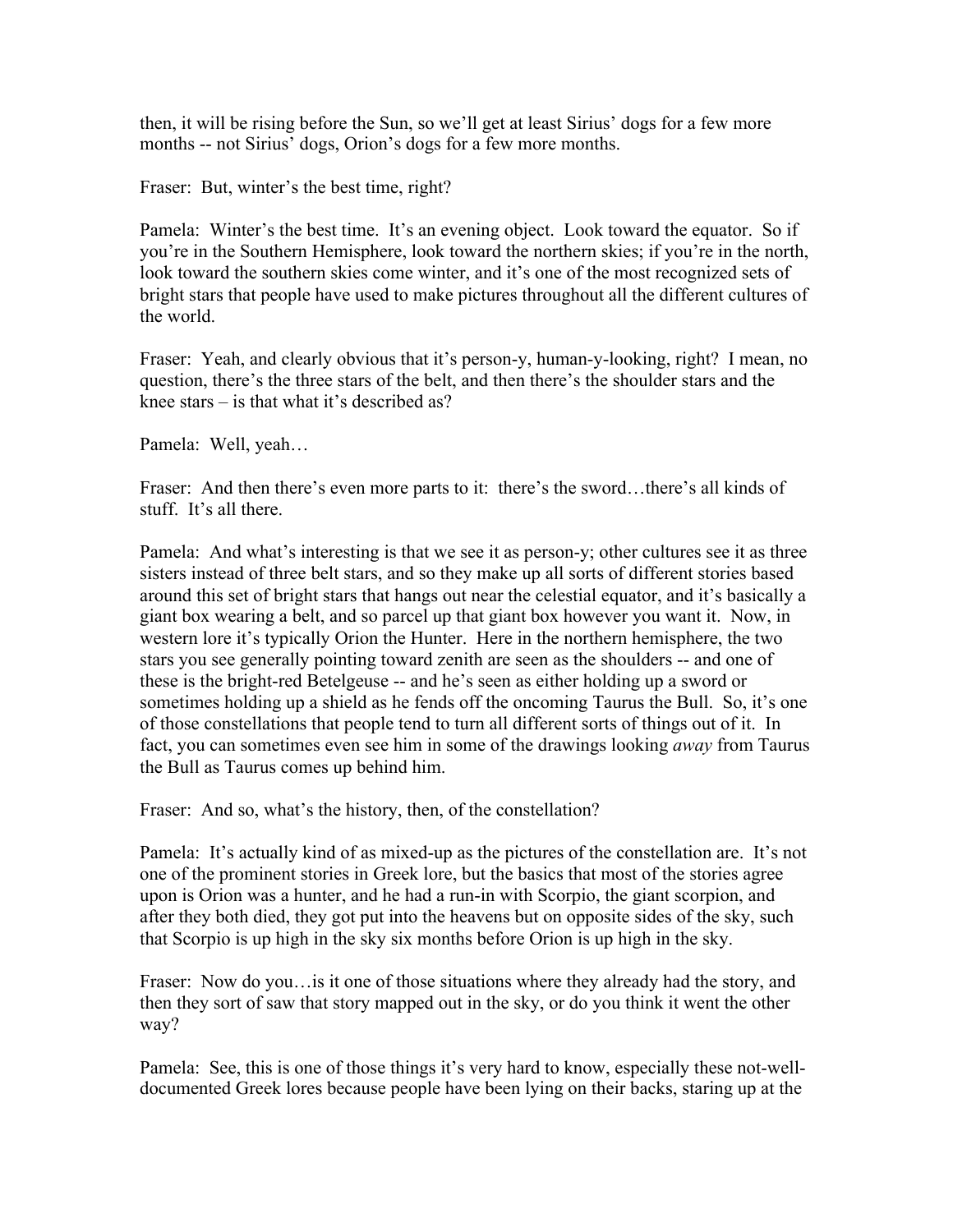stars, making up pictures as long as humanity has existed, and there's some archeological – not archaeological, there's some linguistic evidence that some of the star names are actually prehistoric, so before we had people to write things down, these stars were given their names, so it's unclear. Now, some of the books that we look at that mention it include Homer's Odyssey, and the constellation has got to predate Homer's Odyssey, well there's no "got to," but it most likely predates Homer's Odyssey, but the question is: how long have people's grandmas and grandpas been telling that story? We just don't know.

Fraser: So it's hard to know whether they had the story, and then they mapped it back to the stars, or someone looked at the stars and saw the pictures, and then they came up with the story to explain it.

Pamela: Right.

Fraser: Yeah, that's interesting, and so...but then from the scientific basis, what's actually going on there? Obviously, it's a collection of stars. Is it really collected the way we see it in the sky? Like, if you could look at it from a different perspective...

Pamela: No, in fact all those stars are at slightly different distances, such that the brightest star, Rigel, is hundreds of light years away, and the nearest star in the constellation is just 18 light years away. So, we have this vast disparity in the difference between the nearest and the brightest stars, and if you're able to make a 3-dimensional map of this (and I've had various students do that as a class project), it actually shows this fabulous distance distribution even of the belt stars. So this is just a group of stars that appear lined-up, but that's only because they happen to randomly be collected in 3 dimensional space in the same direction on the sky.

Fraser: And they happen to have a luminosity that balances out from our perspective.

Pamela: Exactly. And so this is where you end up with interesting things like Betelgeuse appears amazingly bright. It is amazingly bright, in fact it's about 670 times the size of the Sun, so this is a giant, red, bright, huge star, and it's about 640 light years away. Now, compare it -- admittedly, it's one of the brightest stars in the system, but compare it to one of the other fairly prominent stars in the system, so for instance, you have Bellatrix, this is the  $22<sup>nd</sup>$  brightest star in the sky, and it's only 240 light years away, and it's only 7x the size of the Sun. Now, what you're hearing, though, is this constant theme of "bigger than the Sun, bigger than the Sun, bigger than the Sun," and, in fact, all the bright, bright stars that you notice when you look at Orion in general are as near as we can tell (and there's a few we don't have really good data on), but as near as we can tell, all of these stars are, in fact, bigger and younger than the Sun and some of the stars that we're looking at -- these are actually younger than the Earth. So, Alnilam (Epsilon Orionis is the better name for it if you want to pronounce it correctly)…it's a 4 millionyear-old star, which means the planet Earth, the planet we are standing on right now is older than this star, so someone hanging out watching the planet form who looked up at Orion would have seen it's belt missing one of the stars.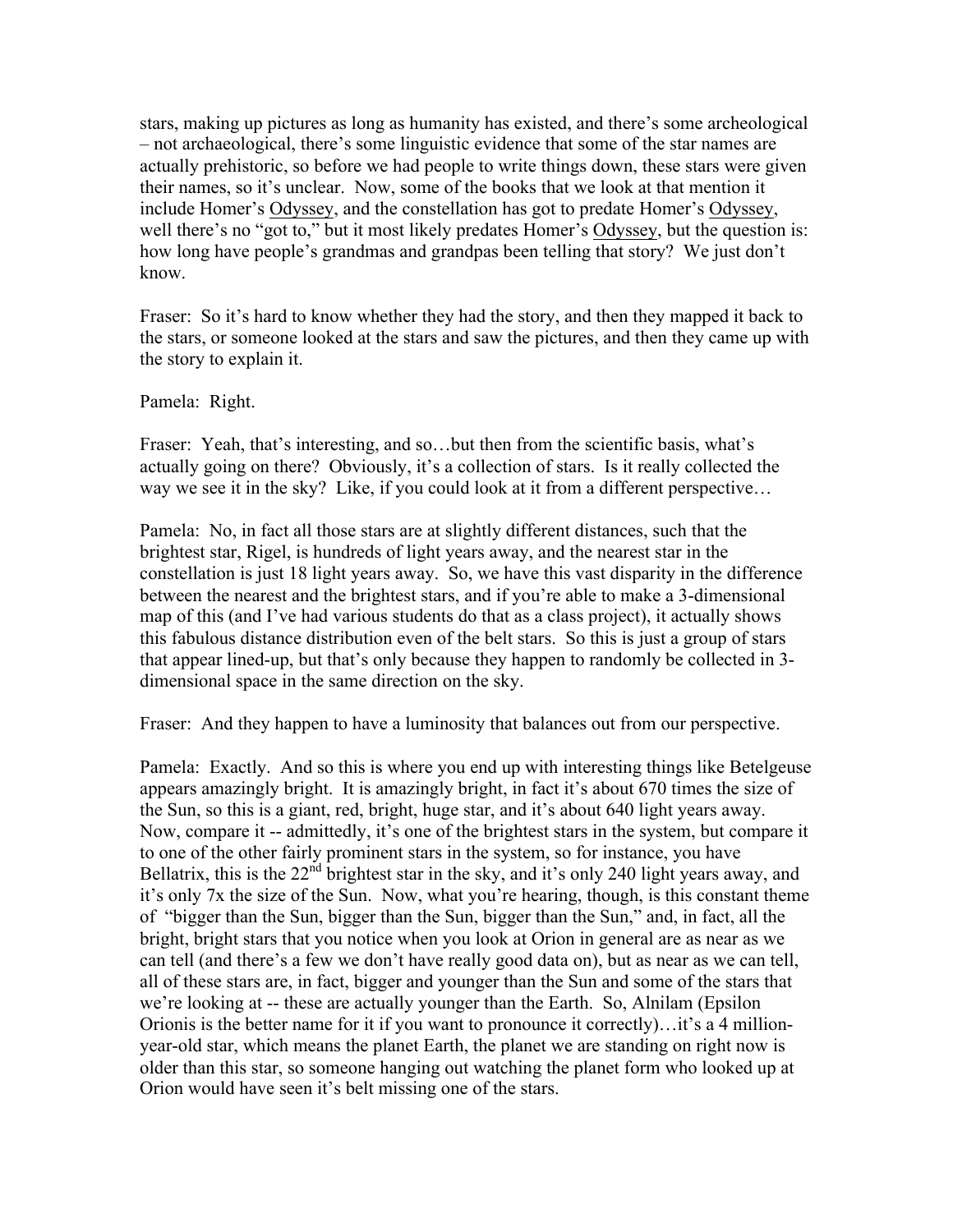Fraser: Well, now you're jumping around a bit, so I'd like to be a little more organized here because, I mean, each one of these stars has an amazing story, plus there's the Orion Nebula, and there's other good stuff as well, so let's just start up at the top. So the upper left-hand corner…

Pamela: Upper left-hand corner…

Fraser: That's Betelgeuse.

Pamela: Right.

Fraser: And you kind of give a hint -- it's a red supergiant star, hundreds...what, 600 times bigger than the Sun?

Pamela: Yes, 640 times bigger than the Sun, so…

Fraser: So, that would stretch out to like what, past Jupiter?

Pamela: Uh, way more than that.

Fraser: Like past Saturn's orbit?

Pamela: [laughing] Yeah.

Fraser: Wow! Can you just imagine, like, having that in the Solar System?

Pamela: Yeah, it wouldn't fit so well.

Fraser: So what does it look like if we got closer?

Pamela: Well, that's the neat thing about these giant, red stars is they have very diffuse atmospheres, so it would be kind of like sneaking up on a big, red, burning fog bank, where the outer parts of the star's atmosphere are a lot like playing in thick clouds, they just happen to be thick clouds of plasma. So this is a giant star; it has a puffed-out atmosphere. This is one of the stars in the sky that's most likely to go supernova in our lifetime – that doesn't mean it will, that doesn't mean it will even do it in the next 10,000 years, but it's still sitting there waiting to potentially do it, and if this giant, red star does go supernova, it will actually be visible for almost the entire planet during the daylight.

Fraser: And like, the next 100,000 years? The next million years?

Pamela: Yeah, we don't know…so it could be tomorrow, it could be 100,000 years from now…yeah, somewhere in there.

Fraser: Yeah, but it's a fairly young star. It just happened to be...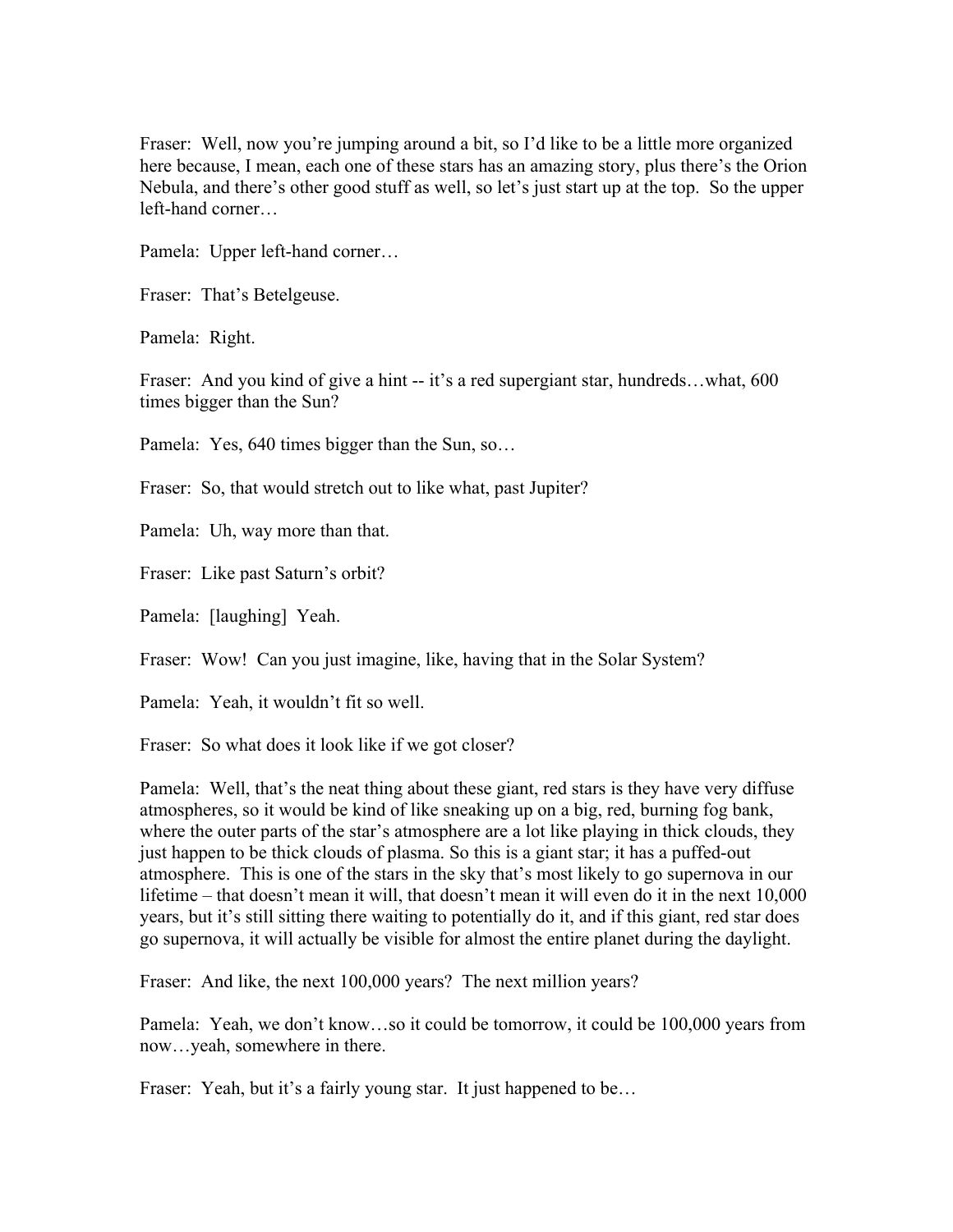Pamela: Massive.

Fraser: …very massive, and is in this red supergiant phase of its life, so if we looked at it like what a million years ago, it would have looked quite different, right?

Pamela: Right, and well, so a million years ago... These stars -- they move off the main sequence very quickly, so we don't know exactly where it is in its phase right now, so a million years ago, it might not have looked too different, but in its past this would have been a giant, blue star. So, it's a large star; it's currently a red supergiant, and in the past it would have appeared a whole lot bluer.

Fraser: Wow. So, I mean, it is one of the most spectacular stars. It's one of the stars that I know Hubble is able to resolve a disk of the star it's so big.

Pamela: And they can actually see Sunspots on its surface, so this is something that it gets Sunspots that would take up large fractions of its surface that we can track and measure the variations in the light due to these Sunspots.

Fraser: Yeah, like Sunspots bigger than the orbit of the Earth... it's just mind-bending. OK, so that's that. Right away, one of the most important stars in the whole night sky is in Orion, but then one of the other ones…like, why don't we skip down to the bottom, what is it, the bottom right-hand corner? With Rigel, right? That's one of the other most important stars in the night sky.

Pamela: So this is also known as Beta Orionis; it's another supergiant. Here, it's not quite done doing the interesting stuff, so Betelgeuse -- it's moved over to the right-hand side, it's still undergoing a lot of mass loss, but Rigel because it's bluer, it's much, much hotter, it's burning much, much faster, it's at a much higher temperature and when it's done, it's also likely to go supernova, but the fact that it's still blue tells us that we probably have a little bit longer to wait compared to Betelgeuse, which, because it's red, means that it's further along in its evolutionary state. It's kind of neat how looking at this system you can see two giant stars that are both going to end their lives in similar, but not identical ways, but because of the difference in color, we can tell that they're actually undergoing different things down deep in their cores.

Fraser: Right, and I wonder, again, if we can see...there's a really great animation which I'm sure a lot of people have seen, where it's these comparisons of the different planets, and eventually you're comparing the planets against the Sun, and then the Sun against other stars, and I know Rigel is on this animation (we'll link to it in the shownotes), but it's kind of like the Sun compared to Rigel is like the Earth compared to the Sun. It's unbelievable to see how big Rigel is when you see it compared to the Sun -- like it's, what is it, 78 times bigger than the Sun? And just astonishingly different, and it's superhot, right?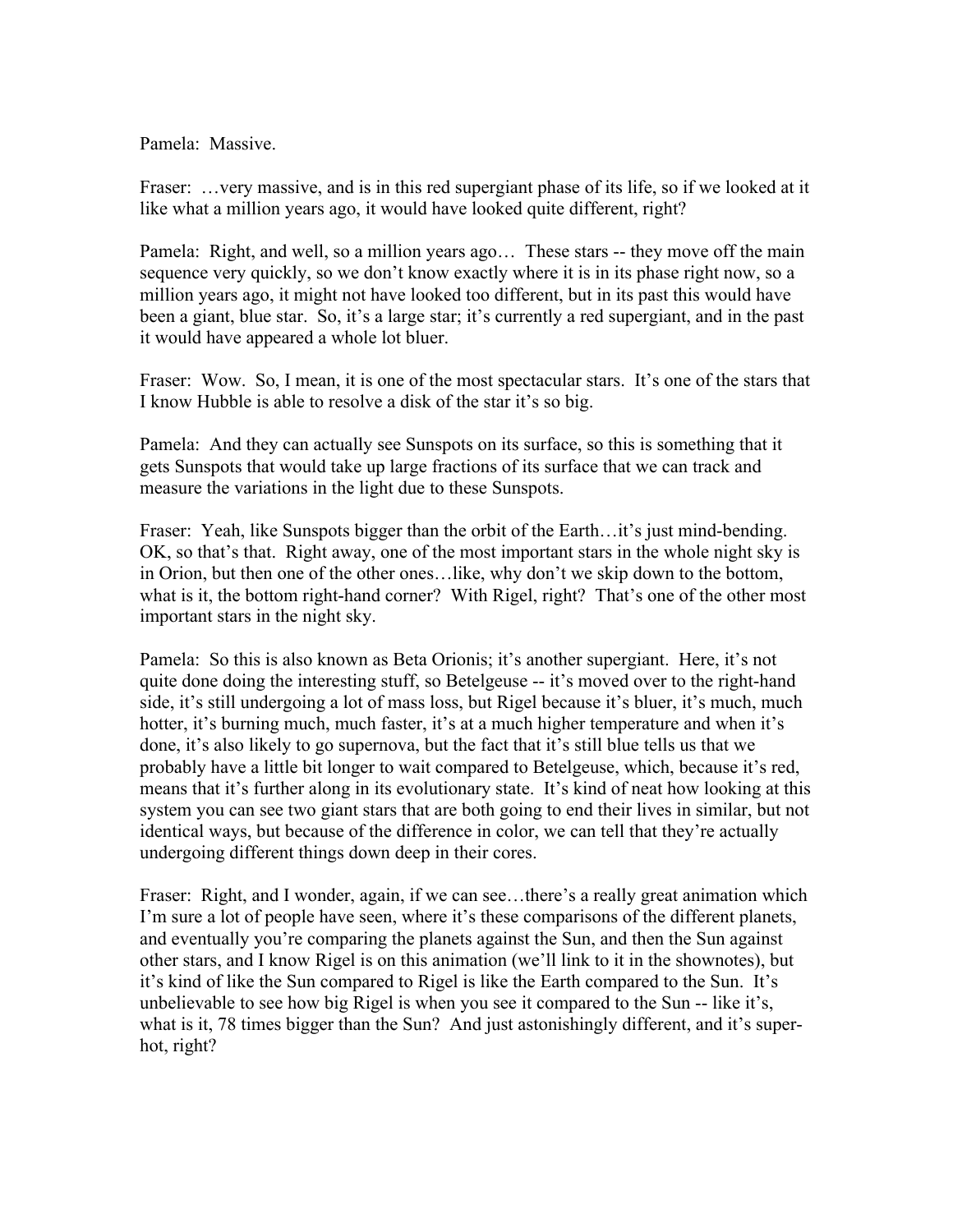Pamela: Yes, it's super hot – thus the blue color, and one of the neat things about it in terms of just giving yourself perspective on things is, so Betelgeuse is fainter and closer, so when you look at it, you see it as fainter, and it's closer. Now, when you look at Rigel it appears brighter, and you think, "well, maybe it's even closer than Betelgeuse," and these two things are similar in brightness, but…or similar in luminosity, but the reality is that Rigel is 770 light years away, so it's a more distant object that appears brighter in the sky. It's also a smaller object because it hasn't bloated itself out yet, so the fact that it's young and blue means that it's still pretty compact – it's 78 solar radii, which is still giant, but the smaller size, it's bluer color means that even though it's at a greater distance, it still appears brighter in our sky.

Fraser: And Rigel is a neat target for telescopes because it's a visual binary.

Pamela: Right, so if you have a small telescope -- you can't do this one with binoculars, sorry, unless they're giant binoculars…but unless you have truly insane binoculars, find yourself a small telescope, and when you take a look at it with sufficient magnification, you can tell that there's actually two different stars there. Now, the separation between these stars is huge -- they are 2200 a. u. apart. You're not going to see them moving; you're not going to see anything else. They're simply two stars that are very loosely orbiting around each other.

Fraser: Wow! Any of the other stars in Orion very cool, or doing something interesting?

Pamela: Well, I mean, they're all kind of cool. What's amazing is this is all part of the giant star-forming complex as you look out in that direction, and individual stars don't necessarily belong to the complex, but as you scroll through the system, there's bits and pieces of nebulosity just about everywhere. And then as you look at the individual stars, you start being able to pick up things such as Mintaka, which is Delta Orionis, which is upper right-hand if you're in the Northern Hemisphere belt star; lower left-hand Orion'shanging-upside-down belt star if you're in the Southern Hemisphere. This is another one of these multi-star systems, and in this case, you have a blue star, you have a white star, and it's an eclipsing binary system, so you can actually see slight variation in the brightness of the stars, which is just something really cool to be able to go out and watch with your own eyes.

Fraser: So, when you say eclipsing binary…so, you've got one star that's orbiting in front of the main star?

Pamela: That's exactly what's happening. So, this is one of those times when if you very carefully watch the star over time, you can see every 5.73 days that the stars slightly change color and slightly change brightness.

Fraser: But they're too close for you to actually be able to pick them apart with the telescope.

Pamela: Right.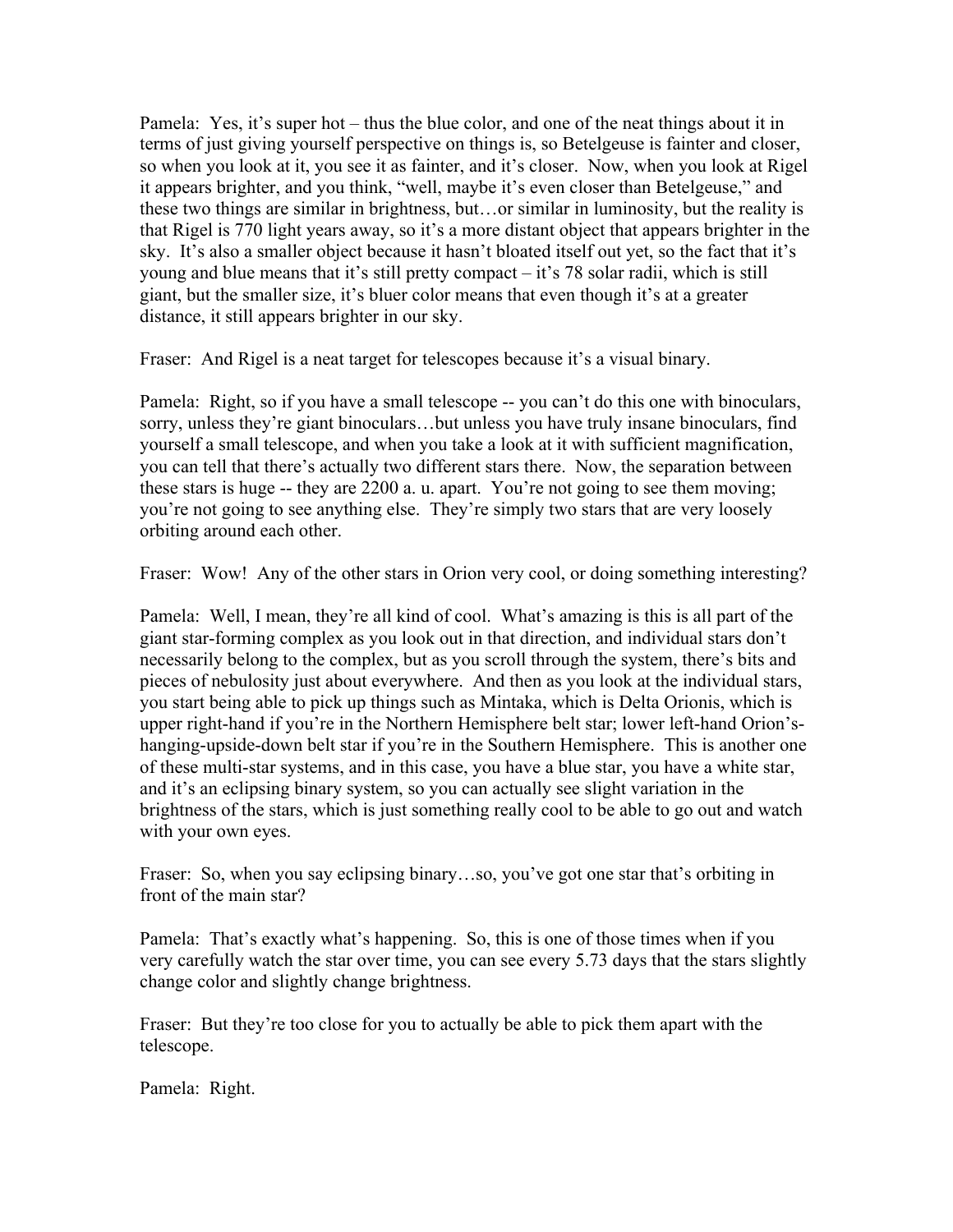Fraser: Right, OK, you just measure it in terms of brightness. Well, then I think then we should talk about the probably the prize of the whole constellation, which is the Orion Nebula. And this is something you can actually see with the unaided eye. I mean, if you go out with really nice, dark skies – like where I live – you can see this kind of furred, you know, this kind of fuzzy, blurry bit just underneath the belt stars, and that's the Orion Nebula.

Pamela: Right, so this is a giant star-forming complex. There's the Trapezium stars – these are bright, white, hot "O" stars, many of them varying in brightness. As you watch this entire region over time, you can…actually if you get extraordinarily lucky – and this has happened before – occasionally, you get to see a new star blowing off the cloud of gas around it. Now, admittedly, this has only been known to happen once, but it's kind of cool to know that it's happened. So, as you look at this system and explore it, or you get to see what stars look like when they're just forming and haven't fully pulled themselves together yet… And what's interesting is you get all the different types of nebula in here in terms of gaseous nebula: you have dark nebula like the Horsehead Nebula, which is this cold cloud of gas in front of the more brightly luminous background, you get reflection nebula, where you have the light from stars passing sideways through clouds, and getting reflected towards us, and the reflected light we see is blue, you also see the red nebula, where light is trying to pass from the back through the clouds of gas and only the red makes it through to us, so there's lots of physics to be understood by staring at some of the most beautiful things in the sky that you can access with a backyard telescope.

Fraser: And so if you can get your hands on even a good pair of binoculars, you can actually see (I'm trying to think of what you can see with good binoculars) sort of a fuzzy, blurry bit still there.

Pamela: Right. You can make out the Trapezium stars.

Fraser: Yeah, and it's almost like they're kind of enshrouded in fog a bit, and then as you get to better and better telescopes, you don't really see the color until you're actually taking some photographs.

Pamela: Right, so some of this where we really suffer is the human eye. It's made up of two different cells, and only some of those cells are sensitive to color, and the ones that are sensitive to color don't work in low-light conditions, and so it's the cells that are simply sitting there going "light/no light," and forming black and white images that typically trigger when you're looking at the night sky.

Fraser: So, to really appreciate what it looks like, you want to hook up a CCD camera to your telescope.

Pamela: Right. So all of these things are part of the Greater Orion Molecular Cloud Complex. It's 1500-1600 light years away, and M-42 -- Orion's nebula is just part of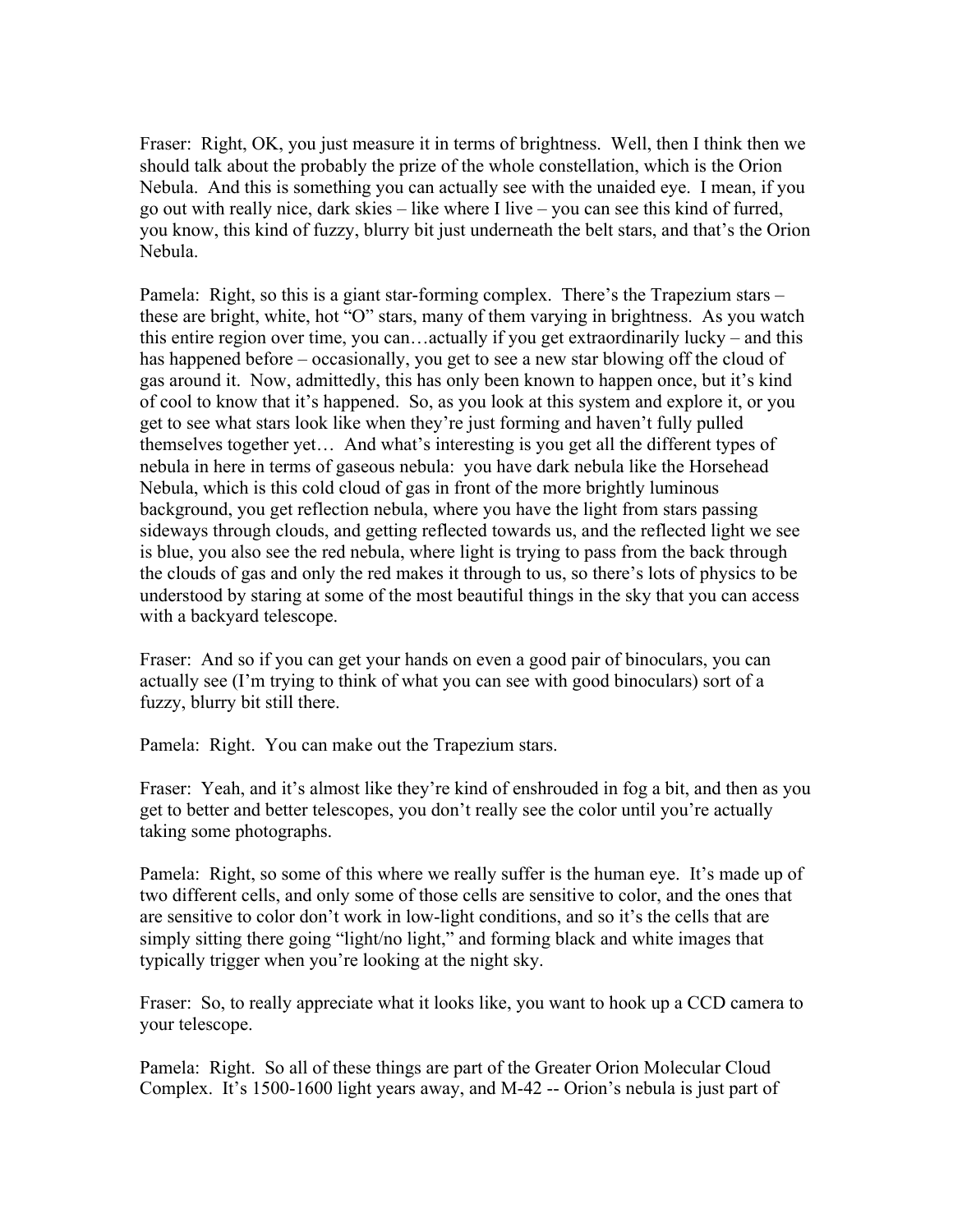this, the Horsehead Nebula is just part of this, and it's made up of all these different types of nebula. It includes Barnard's Loop as well, which is a loop of gas, the Flame Nebula, which is famous for its red color… This is one of the areas of the sky that in order to see amazing things, really, all you have to do is take an everyday -- admittedly film, but an everyday film camera, point it at the sky, and try taking a photo for a couple of minutes. Now, if you're not zoomed in at all, not tracking at all will cause it to be slightly blurred, depending on what type of lens you have, but it's enough to start picking up color in a very dark site, and the color is a reflection of the fact that this is where stars are being born. Now, if instead of using a 30 mm, or a "whatever mm," small camera in your backyard, you resort to the Hubble Space Telescope (which is always fun, I highly recommend it), the Hubble is actually able to make out what are called "proplets" -- these are caterpillar-like structures embedded throughout the Orion Molecular Cloud Complex that are stars getting ready to emerge, but they're still surrounded by the nebula of gas that they're forming from, so these are basically stellar cocoons waiting for solar systems to emerge.

Fraser: And, there's actually...you said M-42, and there's also M-43. They're all kind of connected in that exact same region, so you can actually…they are almost a little hard to distinguish.

Pamela: Right, so M-43 is the one that I think is in many ways has been made famous from the Hubble camera. If you've ever seen the image that's all blues and yellows fading to oranges with bright white stars embedded throughout it, and it looks kind of like a watercolor? I know that's kind of vague…google M-43 and you'll know what I'm talking about.

Fraser: Yeah, yeah that's M-43.

Pamela: Yeah, it really looks like a watercolor painting.

Fraser: And then you just sort of mentioned briefly the Horsehead Nebula, but what's that?

Pamela: And so this is what's called a dark molecular cloud. So what happens is if gas gets thick enough, just like if clouds get thick enough, light can't pass through them. So in these cases, you have a background that's made luminous through stars that have emerged, have burned off the gas and dust around them, and that backlighting of the cloud causes the cloud to just stand out the same way a thunderhead might stand out against a bright summer's day. And it's these dark molecular clouds that collapse in on themselves to begin forming stars, so where you see things like the Horsehead, where you see things called Bok Globules – these are the future sites of star formation, but right now they're just sitting there going, "I'm cold, and I'm dark, and I'm going to block all the light behind me." And so, the Horsehead is just stars waiting to be born.

Fraser: So if you have a powerful enough telescope, can you make out the Horsehead, or does it still require CCD camera?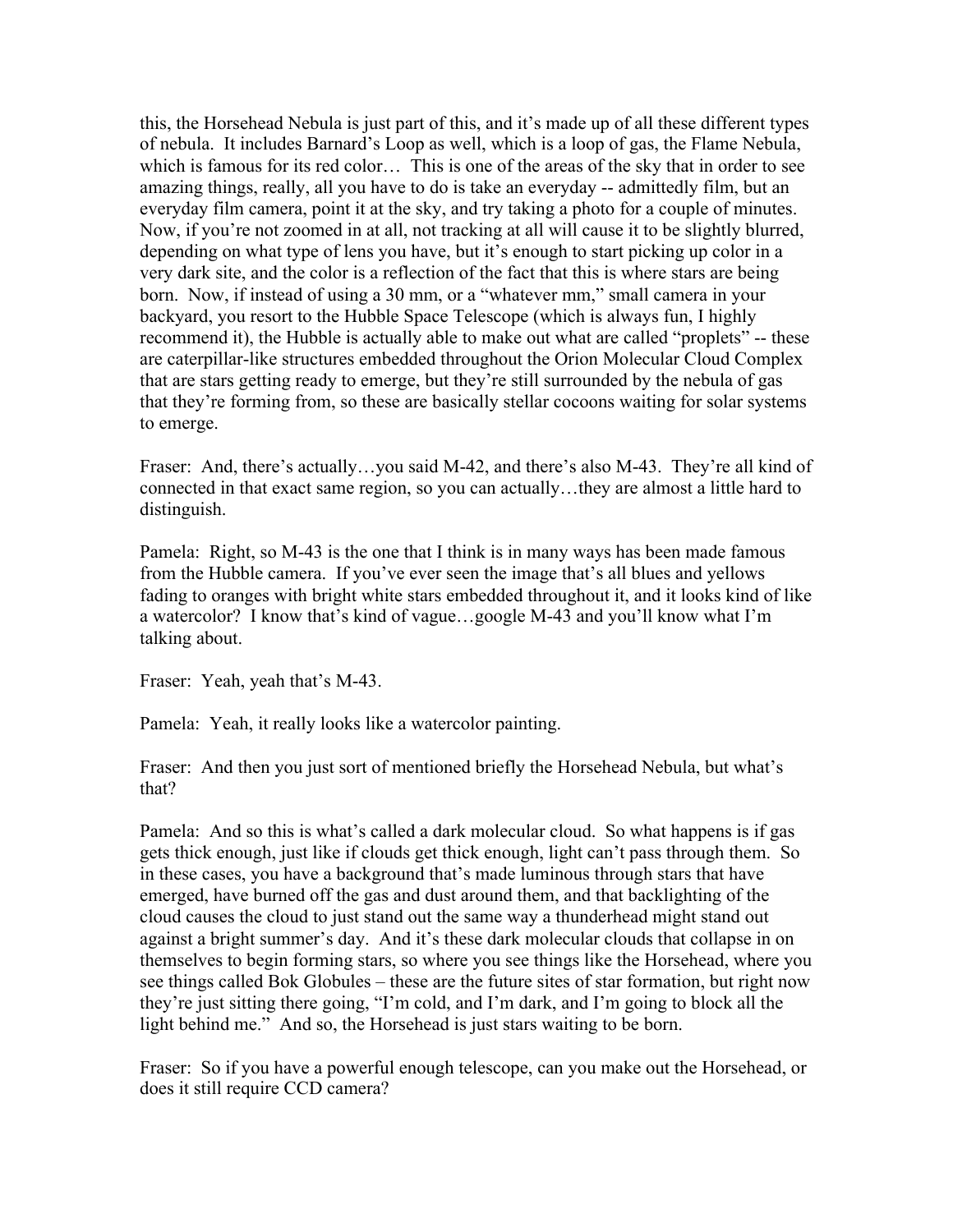Pamela: I've been able to see it through a 30-inch telescope, and actually...

Fraser: [laughing] A 30-inch telescope? Yeah, OK!

Pamela: [laughing] There are amateurs out there… Now, I haven't tried with smaller telescopes, but…

Fraser: Well, of course! Why bother if you've got access to a 30-inch telescope?!

Pamela: Well, it was random. It happens… but based on when it was discovered, I'd assume that you don't need too giant of a telescope as long as you have really, really good skies. Now, it was discovered in 1888 on a photographic plate. This isn't an easy target that your friendly 4-inch telescope is going to pick up, but with perfect skies, perfect telescope you should be able to pick it up with smaller telescopes.

Fraser: Very cool. Was there anything else in the constellation, or have we kind of covered all that?

Pamela: I think this is just the perfect place to start learning. It's one of those places that you can say, "this is where star-forming starts; this is where my observing of the sky starts," and then use it as a branching point to explore. One of the neat things about Orion, well, it's so stupidly easy to find: you look up, and you look for the giant red star, and the giant blue star in the corners of the box. Once you've got that, you can use it to move over to Taurus and Aldeberan – the giant burnt-orange eye of the Bull. You can go across the diagonal from Rigel, up through Betelgeuse and find yourself over at the constellation Gemini, and see Castor and Pollux. You can follow the line of the belt stars into the left if you're in the North, and you can get yourself down to the Dog Star, Sirius. So, this is a starting point to learn your way around the sky. When I was a kid learning the constellations, I could always find Cassiopeia, and I could always find Orion, and just like some people's knowledge of cities grows around subway stations, my knowledge of the sky grew around these two constellations.

Fraser: Yeah, exactly the same for me...you know, I learned the Big Dipper and I learned Orion. It was almost like that was a gift that I got from my father was…you know, early on he taught me where Orion was, and he taught me where the Big Dipper was, and then later on, when I took up Astronomy as my own hobby, and I got myself the sky charts and I started to learn all those other constellations, again now, I can find Cassiopeia, and I can find Andromeda, and I can find, you know, Boötes, and all of those, right? But in the beginning, it's those two, and especially Orion, when it's like the night sky, and it's winter and the sky is so clear and it's crisp and it just blazes on the night sky. So, if you haven't taken the time to teach your children, teach your friends, teach your parents, your students how to find Orion. It should last a lifetime.

Pamela: And if you really want to blow their minds, while they're standing there looking at them, tell them that all the things they see as single stars…well, most of them are